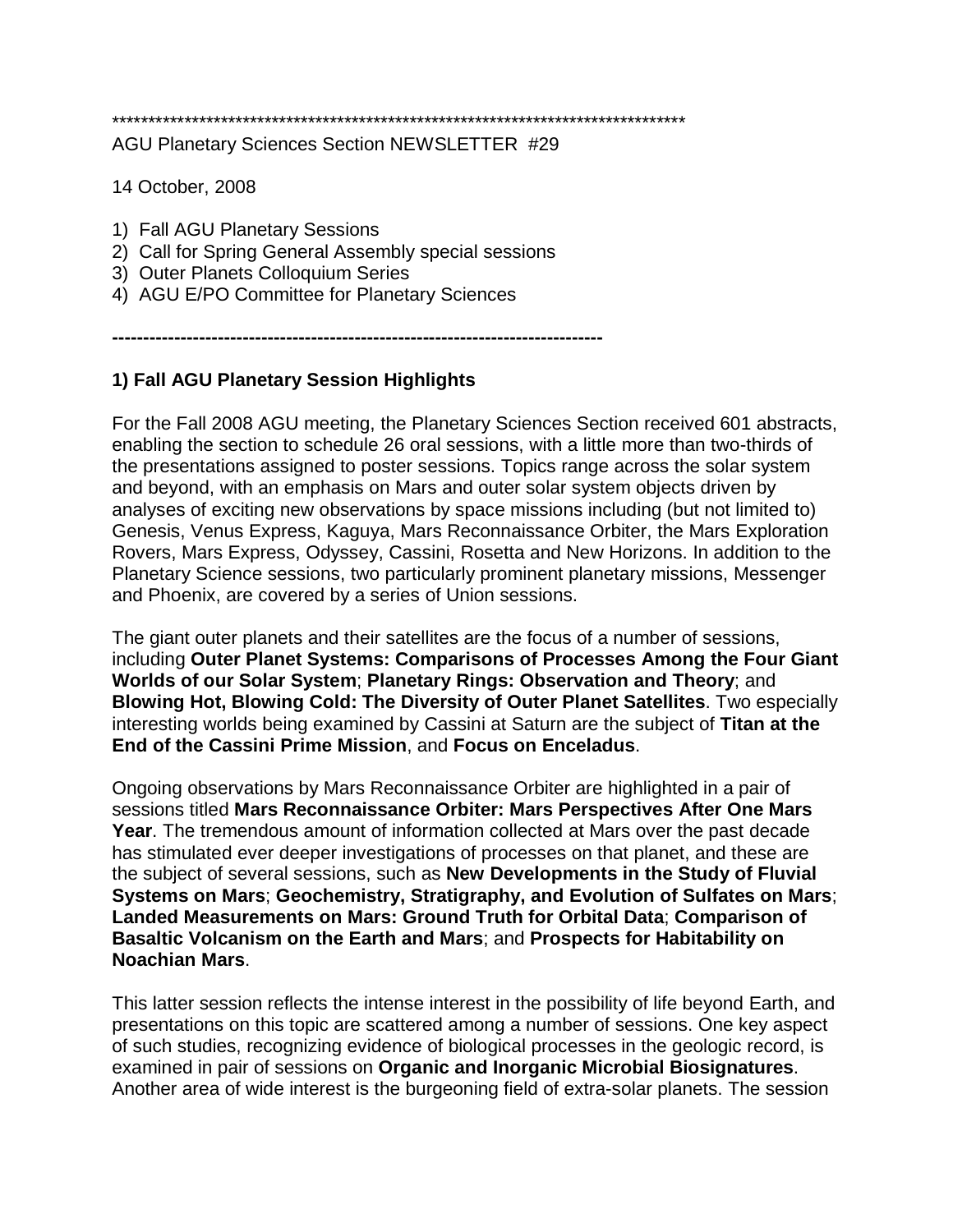on **Super-Earths** focuses on extra-solar planets of 1-10 earth-mass that likely consist primarily of solids and liquids rather than of gases, offering the opportunity for comparison with the solid objects in our solar system.

New spacecraft observations motivate focused sessions on the Moon (**Results from SELENE/Kaguya**; **The Dynamic Lunar Environment**), Venus (**Exploring Venus**) and asteroids (**Asteroid Studies**); see **Planetary Sciences: Moon, Mars, Genesis** for additional related studies. And sessions on **Recent Advances in Planetary Volcanology**, **Evolution of Planetary Atmospheres**, and **The Interaction of the Solar Wind with Unmagnetised Bodies** highlight progress in understanding these processes.

Two special lectures are sponsored by the Planetary Sciences section at 2008 Fall Meeting. The Shoemaker Lecture this year is entitled **"The Phoenix Mission Explores the Martian Arctic"**; it will be given Monday afternoon by Peter Smith, the principal investigator of the Phoenix Mission. The Whipple Lecture is associated with the Whipple Award, presented by the section to a renowned researcher in honor of his or her contributions to planetary science. Roger Phillips will give the Whipple Lecture on Thursday afternoon, to discuss "**Terrestrial Planet Geophysics**." The lecture will be followed by a session devoted to a variety of topics reflecting Roger's contributions over the years.

**-------------------------------------------------------------------------------**

## **2) Call for Spring General Assembly special sessions**

The coming year's Spring meeting, now called "The Meeting of the Americas" will be a Joint Assembly of the GAC/MAC/CGU/AGU held in Toronto, Canada 24-27 May 2009. Members of the Earth and space sciences community are encouraged to propose special sessions for the 2009 Spring Meeting. You may submit a session proposal to any of the existing disciplines. Note that session proposals must focus on scientific results and/or their applications. The deadline for proposing a session is **5 November, 2008**. See:

## [http://www.agu.org/meetings/ja09/program/program\\_main\\_SessionProposal.php](http://www.agu.org/meetings/ja09/program/program_main_SessionProposal.php)

for more information or to propose a special session. If you have further questions, please contact your technical program committee representative (that's me, Bruce Banerdt, bruce.banerdt@jpl.nasa.gov).

**-------------------------------------------------------------------------------**

## **3) Outer Planets Colloquium Series**

Would your institution like a visit and colloquium presentation this Fall from an expert in outer solar system science, at no expense to you? Would you like travel support to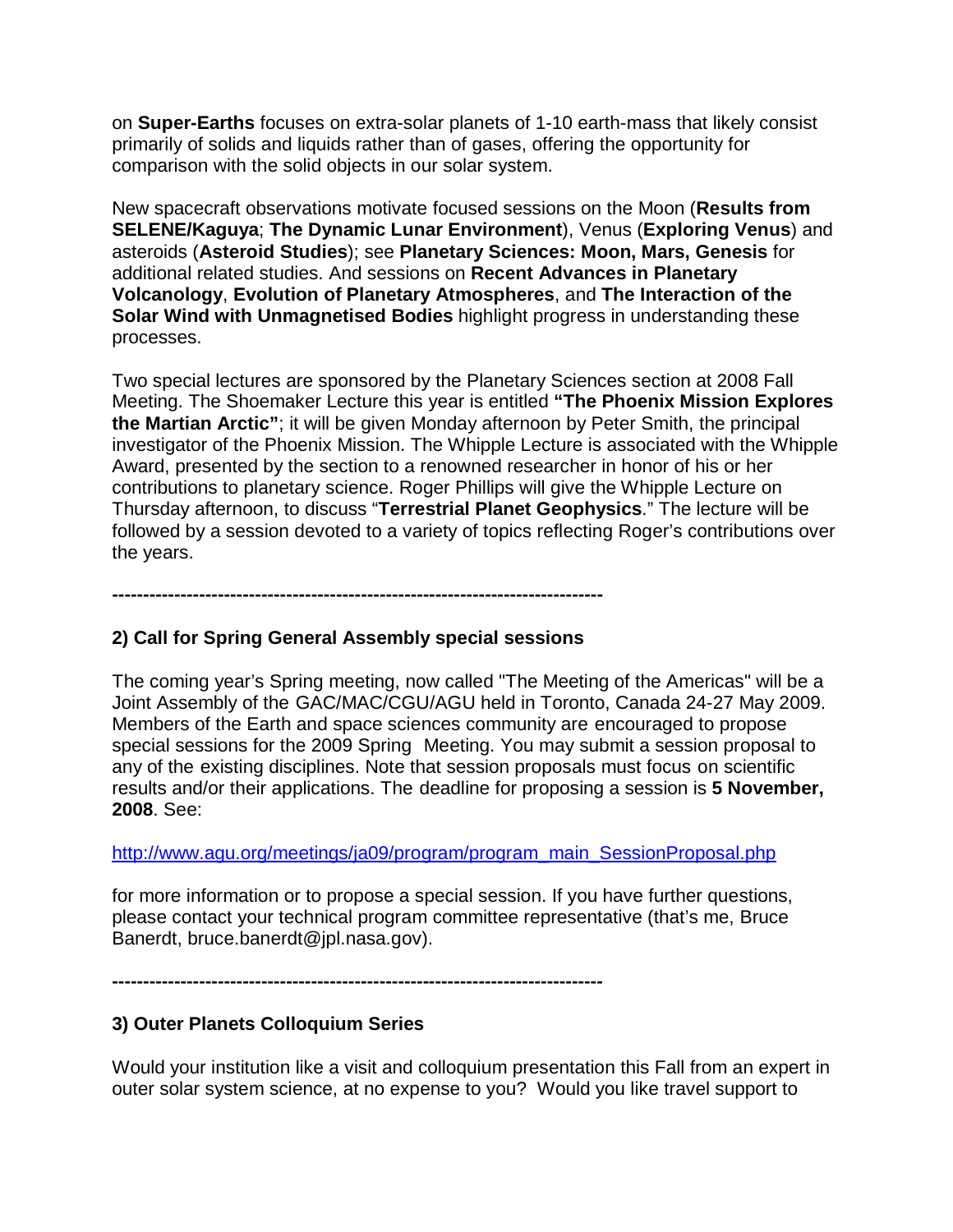share your outer solar system research? Presenters and host institutions are sought for the Outer Planets Colloquium Series, a program that matches planetary scientists with university campuses and research institutions.

Participation is open to two- and four-year undergraduate colleges, and to research institutions throughout the United States. Host institutions commit to making the necessary local arrangements. Presenters are encouraged to address the needs of the next generation of scientists (graduate students, interns, and undergraduates) and to give an additional presentation that is free and open to the general public. Other interactions that increase awareness of outer solar system science may also be considered as part of the visit. These may include guest teaching a class, interacting informally with students and faculty, visiting local precollege campuses, or other outreach activities.

A range of topics is anticipated on the basis of speaker participation.

The Colloquium Series will cover the presenter's travel expenses. There will be no honorarium for the speaker.

Application details and further information may be found at:

http://outerplanets.jpl.nasa.gov/

**-------------------------------------------------------------------------------**

### **4) AGU E/PO Committee for Planetary Sciences**

Dear Planetary E/PO colleagues,

Bruce Jakosky and I have been discussing initiating an AGU E/PO committee for the Planetary Sciences division, modeled on the SPA E/PO committee. The SPA E/PO committee has been an important catalyst for E/PO activities at AGU, as well as a great way for solar and space physics E/PO professionals to stay in touch. The SPA E/PO group organizes E/PO sessions at AGU, develops GIFT teacher workshops at AGU meetings, among other things. If you are going to be at AGU in December, please try to make room for a meeting to discuss this opportunity. I've set a Doodle scheduler for this event. Click on this link to indicate when you are available:

<http://www.doodle.com/m8r54rvg28sq26gn>

We will choose the time that can accommodate the most people, and I'll make sure that those of you that cannot make the meeting are kept in the loop! As always, please pass this on to any and all of your colleagues! We are interested in having both scientists and E/PO folks attend.

Submitted by Emily CoBabe-Ammann EcoBabe@lasp.colorado.edu